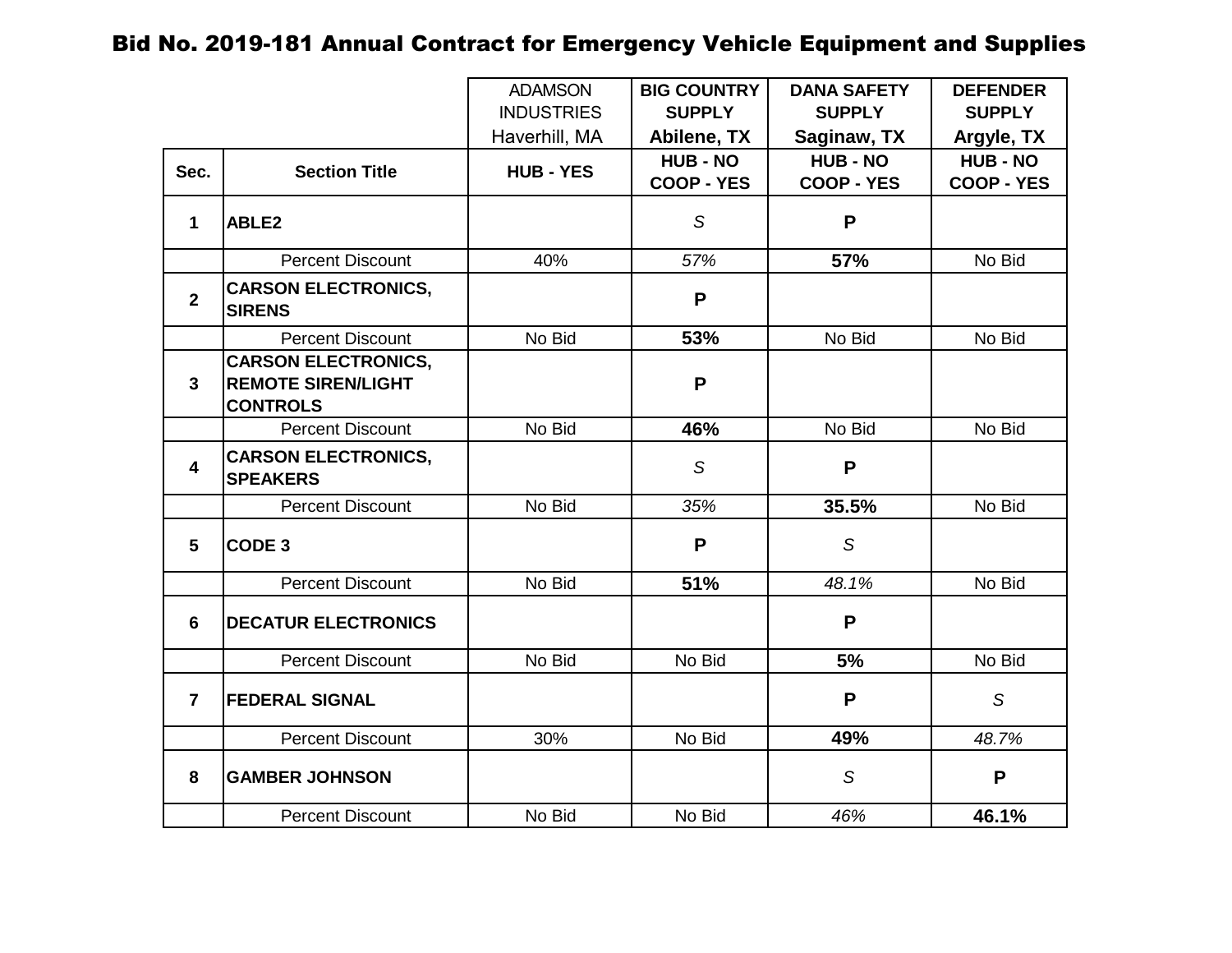|                         |                                                                            | <b>GT</b><br><b>DISTRIBUTORS</b>     | <b>KUSTOM</b><br><b>SIGNALS</b>      | <b>LONESTAR</b><br><b>PRODUCTS</b>   | <b>MPH INDUSTRIES</b>                |
|-------------------------|----------------------------------------------------------------------------|--------------------------------------|--------------------------------------|--------------------------------------|--------------------------------------|
|                         |                                                                            | <b>Austin, TX</b>                    | Lenexa, KS                           | <b>Conroe, TX</b>                    | Owensboro, KY                        |
| Sec.                    | <b>Section Title</b>                                                       | <b>HUB - NO</b><br><b>COOP - YES</b> | <b>HUB - NO</b><br><b>COOP - YES</b> | <b>HUB - NO</b><br><b>COOP - YES</b> | <b>HUB - NO</b><br><b>COOP - YES</b> |
| 1                       | ABLE <sub>2</sub>                                                          | A                                    |                                      |                                      |                                      |
|                         | <b>Percent Discount</b>                                                    | 56.1%                                | No Bid                               | No Bid                               | No Bid                               |
| $\overline{2}$          | <b>CARSON ELECTRONICS,</b><br><b>SIRENS</b>                                |                                      |                                      |                                      |                                      |
|                         | <b>Percent Discount</b>                                                    | No Bid                               | No Bid                               | No Bid                               | No Bid                               |
| $\mathbf{3}$            | <b>CARSON ELECTRONICS,</b><br><b>REMOTE SIREN/LIGHT</b><br><b>CONTROLS</b> |                                      |                                      |                                      |                                      |
|                         | <b>Percent Discount</b>                                                    | No Bid                               | No Bid                               | No Bid                               | No Bid                               |
| $\overline{\mathbf{4}}$ | <b>CARSON ELECTRONICS,</b><br><b>SPEAKERS</b>                              |                                      |                                      |                                      |                                      |
|                         | <b>Percent Discount</b>                                                    | No Bid                               | No Bid                               | No Bid                               | No Bid                               |
| 5                       | CODE <sub>3</sub>                                                          |                                      |                                      |                                      |                                      |
|                         | <b>Percent Discount</b>                                                    | No Bid                               | No Bid                               | No Bid                               | No Bid                               |
| 6                       | <b>DECATUR ELECTRONICS</b>                                                 |                                      |                                      |                                      |                                      |
|                         | <b>Percent Discount</b>                                                    | No Bid                               | No Bid                               | No Bid                               | No Bid                               |
| $\overline{7}$          | <b>FEDERAL SIGNAL</b>                                                      |                                      |                                      | A                                    |                                      |
|                         | <b>Percent Discount</b>                                                    | 40.5%                                | No Bid                               | 48.5%                                | No Bid                               |
| 8                       | <b>GAMBER JOHNSON</b>                                                      |                                      |                                      |                                      |                                      |
|                         | <b>Percent Discount</b>                                                    | No Bid                               | No Bid                               | No Bid                               | No Bid                               |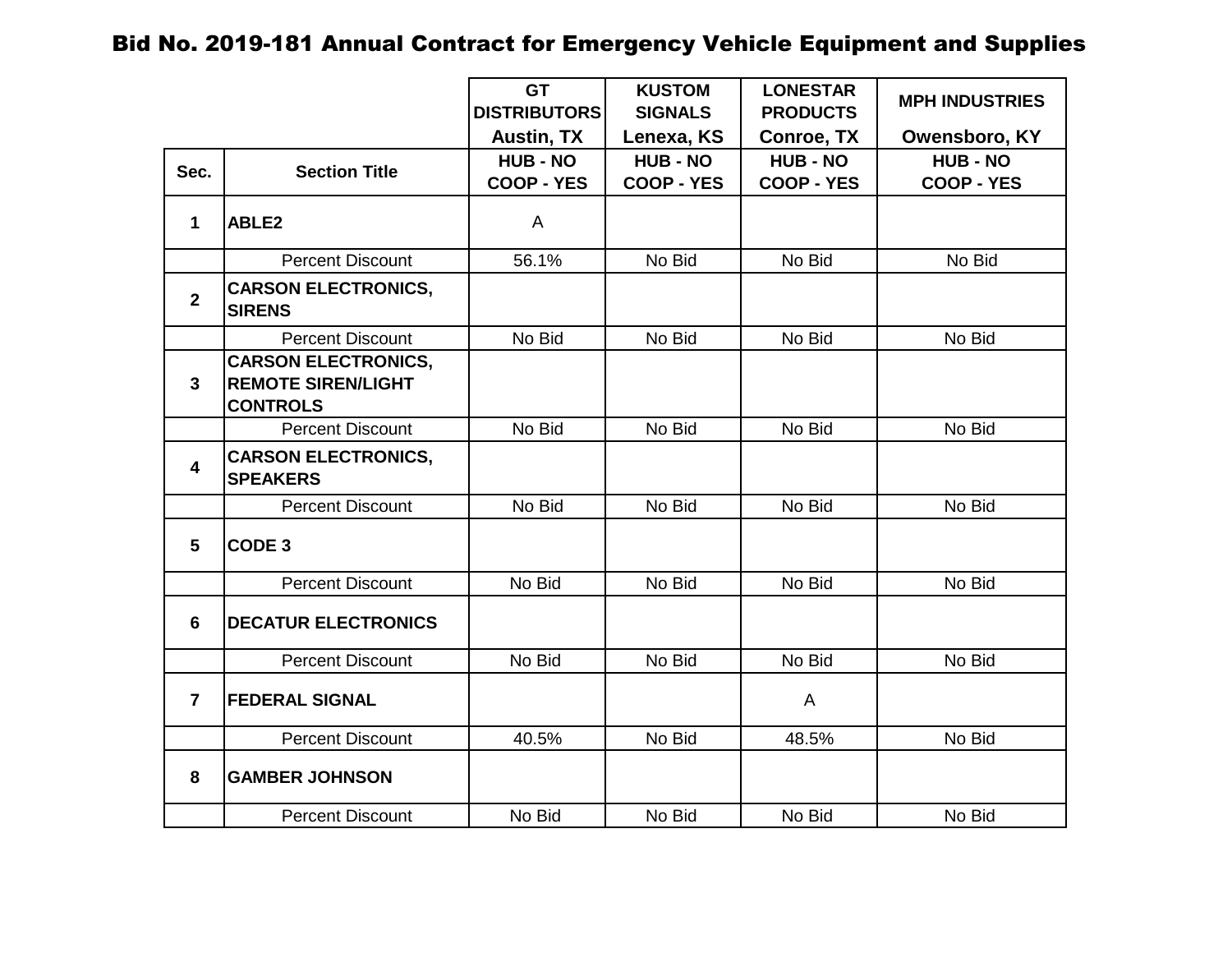|                  |                                                   | <b>ADAMSON</b>    | <b>BIG COUNTRY</b> | <b>DANA SAFETY</b> | <b>DEFENDER</b>   |
|------------------|---------------------------------------------------|-------------------|--------------------|--------------------|-------------------|
|                  |                                                   | <b>INDUSTRIES</b> | <b>SUPPLY</b>      | <b>SUPPLY</b>      | <b>SUPPLY</b>     |
|                  |                                                   | Haverhill, MA     | Abilene, TX        | Saginaw, TX        | Argyle, TX        |
| Sec.             | <b>Section Title</b>                              | <b>HUB - YES</b>  | <b>HUB - NO</b>    | <b>HUB - NO</b>    | <b>HUB - NO</b>   |
|                  |                                                   |                   | <b>COOP - YES</b>  | <b>COOP - YES</b>  | <b>COOP - YES</b> |
| $\boldsymbol{9}$ | <b>GO LIGHT HALOGEN</b><br><b>LIGHTING</b>        |                   |                    | P                  | $\mathcal{S}$     |
|                  | <b>Percent Discount</b>                           | No Bid            | 37.4%              | 41%                | 39.1%             |
| 10               | <b>GO RHINO, GENERAL</b>                          |                   |                    | S                  | P                 |
|                  | <b>Percent Discount</b>                           | 25%               | No Bid             | 37%                | 38.9%             |
| 11               | <b>GO RHINO, PD</b>                               |                   | S                  | P                  |                   |
|                  | <b>Percent Discount</b>                           | 30%               | 32.5%              | 37%                | No Bid            |
| 12               | <b>HAVIS SHIELDS</b>                              |                   |                    | P                  | S                 |
|                  | <b>Percent Discount</b>                           | 25%               | No Bid             | 44%                | 42.1%             |
| 13               | <b>JOTTO DESK, CARGO</b><br><b>SLIDES</b>         |                   | A                  | S                  | P                 |
|                  | <b>Percent Discount</b>                           | No Bid            | 24.7%              | 25%                | 28.1%             |
| 14               | JOTTO DESK, WINDOW<br><b>ARMOR</b>                |                   | P                  | S                  | A                 |
|                  | <b>Percent Discount</b>                           | No Bid            | 47%                | 46%                | 45.2%             |
| 15               | <b>JOTTO DESK, STAND</b><br><b>ALONE PC MOUNT</b> |                   | S                  | A                  | P                 |
|                  | <b>Percent Discount</b>                           | No Bid            | 35%                | 35%                | 38.2%             |
| 16               | <b>KUSTOM SIGNAL</b>                              |                   |                    |                    |                   |
|                  | <b>Percent Discount</b>                           | No Bid            | No Bid             | No Bid             | No Bid            |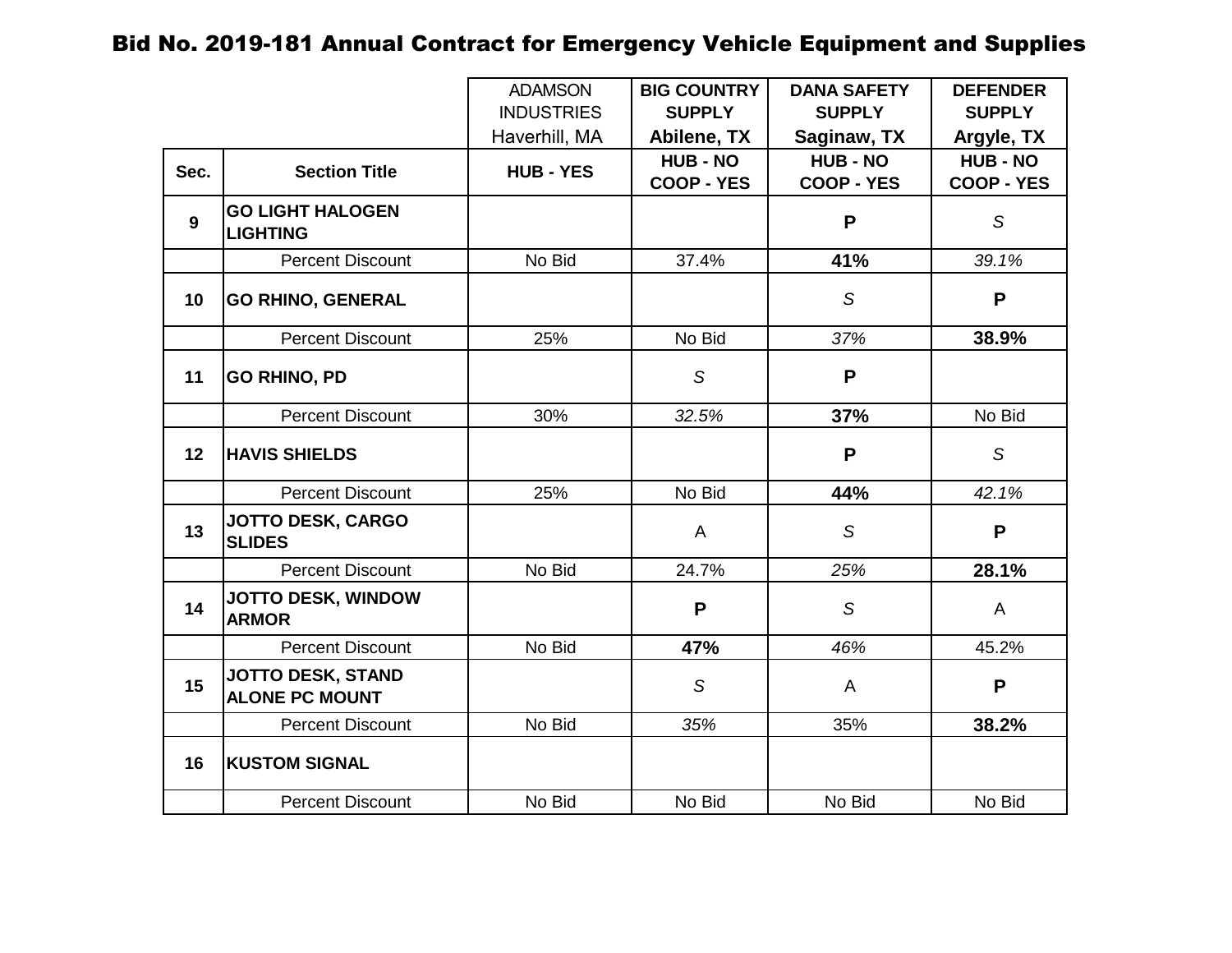|                |                                                   | <b>GT</b><br><b>DISTRIBUTORS</b>     | <b>KUSTOM</b><br><b>SIGNALS</b>      | <b>LONESTAR</b><br><b>PRODUCTS</b>   | <b>MPH INDUSTRIES</b>                |
|----------------|---------------------------------------------------|--------------------------------------|--------------------------------------|--------------------------------------|--------------------------------------|
|                |                                                   | <b>Austin, TX</b>                    | Lenexa, KS                           | <b>Conroe, TX</b>                    | Owensboro, KY                        |
| Sec.           | <b>Section Title</b>                              | <b>HUB - NO</b><br><b>COOP - YES</b> | <b>HUB - NO</b><br><b>COOP - YES</b> | <b>HUB - NO</b><br><b>COOP - YES</b> | <b>HUB - NO</b><br><b>COOP - YES</b> |
| $\overline{9}$ | <b>GO LIGHT HALOGEN</b><br><b>LIGHTING</b>        | A                                    |                                      |                                      |                                      |
|                | <b>Percent Discount</b>                           | 39%                                  | No Bid                               | No Bid                               | No Bid                               |
| 10             | <b>GO RHINO, GENERAL</b>                          | A                                    |                                      |                                      |                                      |
|                | <b>Percent Discount</b>                           | 32.1%                                | No Bid                               | No Bid                               | No Bid                               |
| 11             | <b>GO RHINO, PD</b>                               | A                                    |                                      |                                      |                                      |
|                | <b>Percent Discount</b>                           | 32.1%                                | No Bid                               | No Bid                               | No Bid                               |
| 12             | <b>HAVIS SHIELDS</b>                              |                                      |                                      | A                                    |                                      |
|                | <b>Percent Discount</b>                           | 41.1%                                | No Bid                               | 41.5%                                | No Bid                               |
| 13             | JOTTO DESK, CARGO<br><b>SLIDES</b>                |                                      |                                      |                                      |                                      |
|                | <b>Percent Discount</b>                           | No Bid                               | No Bid                               | No Bid                               | No Bid                               |
| 14             | JOTTO DESK, WINDOW<br><b>ARMOR</b>                |                                      |                                      |                                      |                                      |
|                | <b>Percent Discount</b>                           | No Bid                               | No Bid                               | No Bid                               | No Bid                               |
| 15             | <b>JOTTO DESK, STAND</b><br><b>ALONE PC MOUNT</b> |                                      |                                      |                                      |                                      |
|                | <b>Percent Discount</b>                           | No Bid                               | No Bid                               | No Bid                               | No Bid                               |
| 16             | <b>KUSTOM SIGNAL</b>                              |                                      | P                                    |                                      |                                      |
|                | <b>Percent Discount</b>                           | No Bid                               | 25%                                  | No Bid                               | No Bid                               |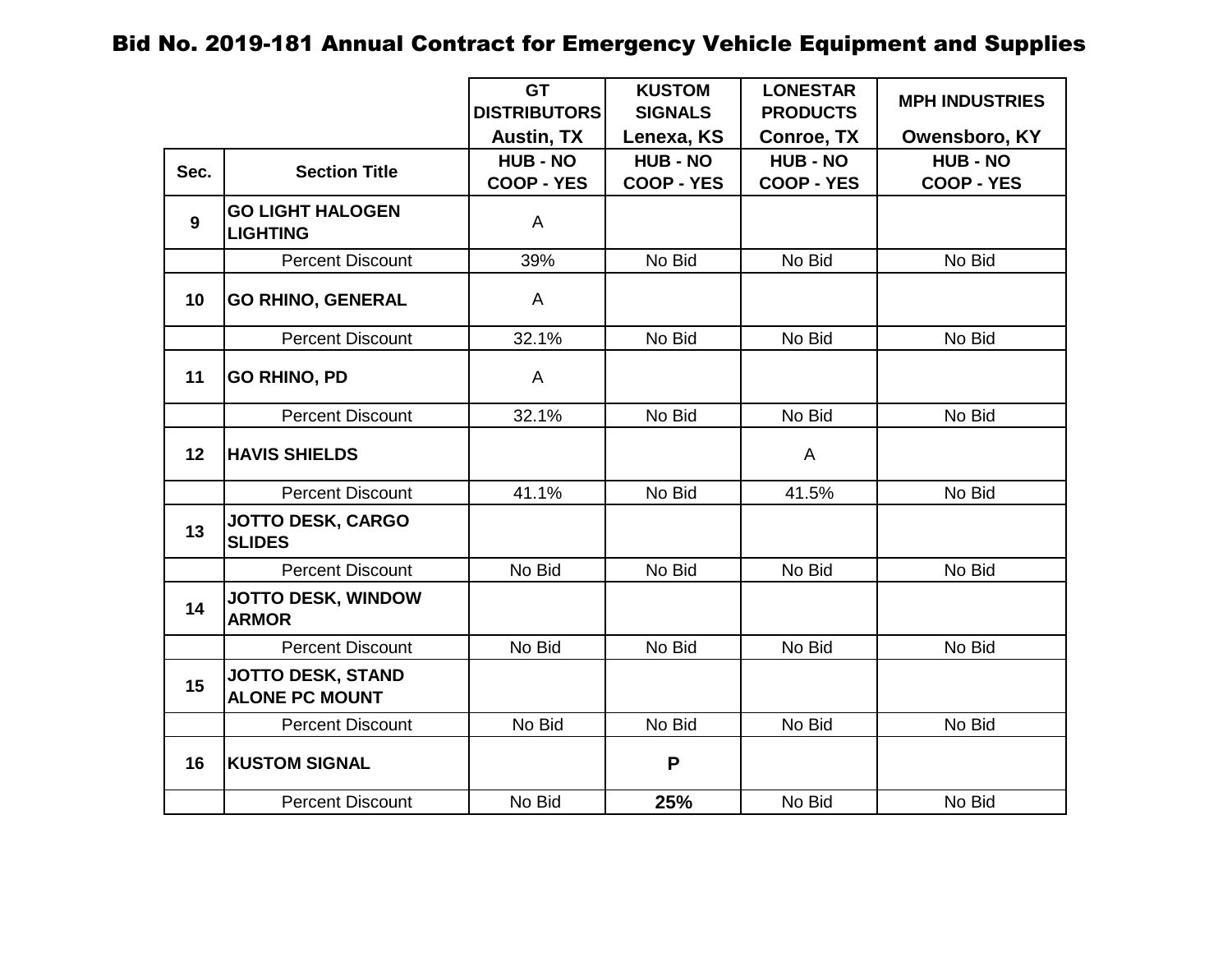|      |                                                             | <b>ADAMSON</b>    | <b>BIG COUNTRY</b>                   | <b>DANA SAFETY</b>                   | <b>DEFENDER</b>                      |
|------|-------------------------------------------------------------|-------------------|--------------------------------------|--------------------------------------|--------------------------------------|
|      |                                                             | <b>INDUSTRIES</b> | <b>SUPPLY</b>                        | <b>SUPPLY</b>                        | <b>SUPPLY</b>                        |
|      |                                                             | Haverhill, MA     | Abilene, TX                          | Saginaw, TX                          | Argyle, TX                           |
| Sec. | <b>Section Title</b>                                        | <b>HUB - YES</b>  | <b>HUB - NO</b><br><b>COOP - YES</b> | <b>HUB - NO</b><br><b>COOP - YES</b> | <b>HUB - NO</b><br><b>COOP - YES</b> |
| 17   | <b>LAGUNA 3P MFG</b>                                        |                   | A                                    |                                      | P                                    |
|      | <b>Percent Discount</b>                                     | No Bid            | 26.1%                                | No Bid                               | 27.5%                                |
| 18   | <b>LUND</b>                                                 |                   | A                                    | S                                    | P                                    |
|      | <b>Percent Discount</b>                                     | No Bid            | 26%                                  | 26%                                  | 27.8%                                |
| 19   | <b>MPH INDUSTRIES, LASER</b><br>EQUIP.                      |                   |                                      | S                                    |                                      |
|      | <b>Percent Discount</b>                                     | No Bid            | No Bid                               | 15%                                  | No Bid                               |
| 20   | <b>MPH INDUSTRIES, RADAR</b><br><b>EQUIP.</b>               |                   |                                      | P                                    |                                      |
|      | <b>Percent Discount</b>                                     | No Bid            | No Bid                               | 25%                                  | No Bid                               |
| 21   | <b>MPH INDUSTRIES, SIGNS</b><br><b>AND TRAILERS</b>         |                   |                                      | P                                    |                                      |
|      | <b>Percent Discount</b>                                     | No Bid            | No Bid                               | 21%                                  | No Bid                               |
| 22   | <b>PANORAMA ANTENNAS</b>                                    |                   |                                      | P                                    |                                      |
|      | <b>Percent Discount</b>                                     | No Bid            | No Bid                               | 20%                                  | No Bid                               |
| 23   | <b>PRO-GARD, GUN RACKS,</b><br><b>WINDOW BARRIERS, ETC.</b> |                   |                                      | $\mathsf{P}$                         | S                                    |
|      | <b>Percent Discount</b>                                     | 26%               | No Bid                               | 38.5%                                | 38.3%                                |
| 24   | PRO-GARD, PARTITIONS,<br><b>SEATS, ETC.</b>                 |                   |                                      | P                                    | S                                    |
|      | <b>Percent Discount</b>                                     | 26%               | No Bid                               | 38.5%                                | 38.3%                                |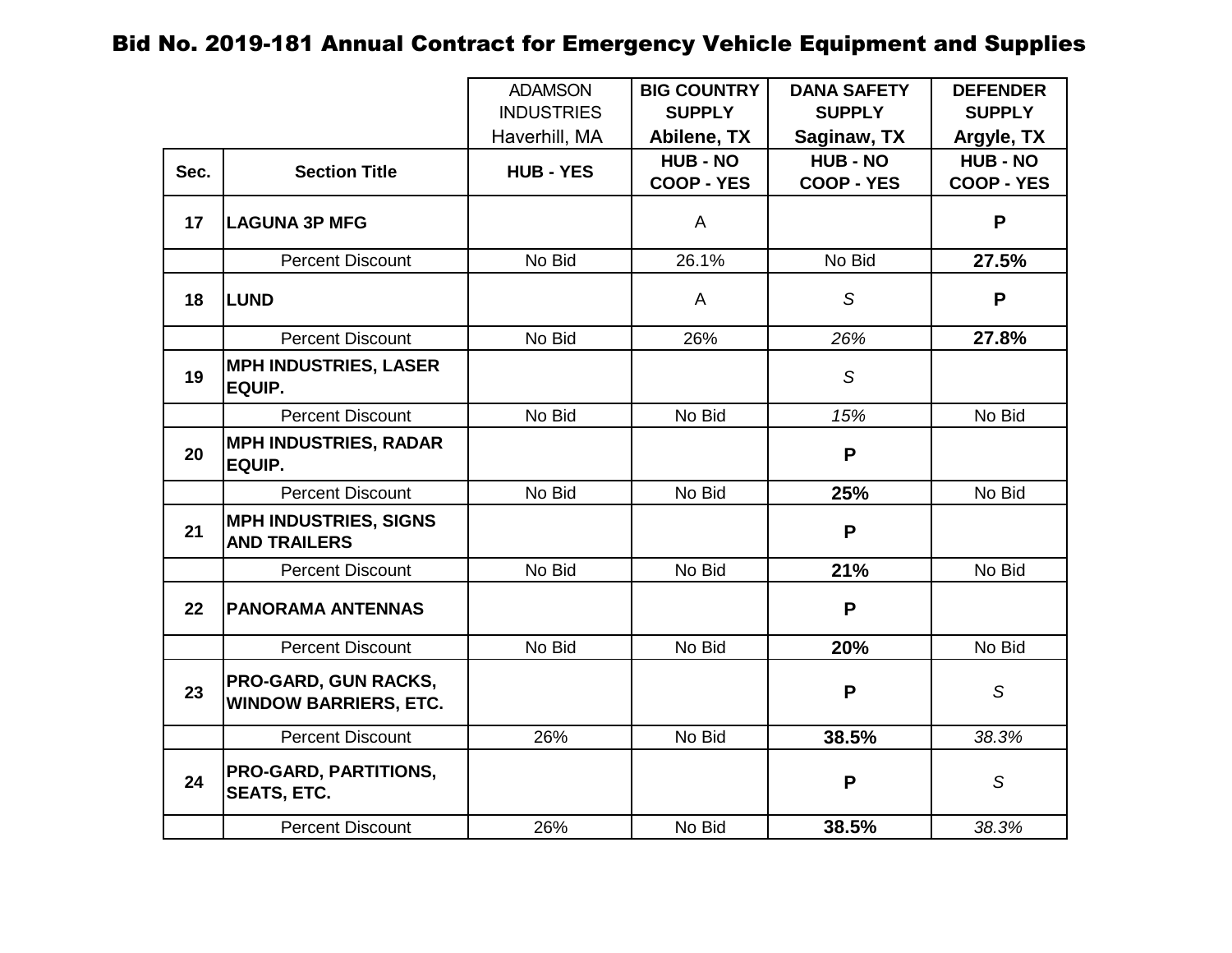|      |                                                      | <b>GT</b><br><b>DISTRIBUTORS</b>     | <b>KUSTOM</b><br><b>SIGNALS</b>      | <b>LONESTAR</b><br><b>PRODUCTS</b>   | <b>MPH INDUSTRIES</b>                |
|------|------------------------------------------------------|--------------------------------------|--------------------------------------|--------------------------------------|--------------------------------------|
|      |                                                      | <b>Austin, TX</b>                    | Lenexa, KS                           | <b>Conroe, TX</b>                    | Owensboro, KY                        |
| Sec. | <b>Section Title</b>                                 | <b>HUB - NO</b><br><b>COOP - YES</b> | <b>HUB - NO</b><br><b>COOP - YES</b> | <b>HUB - NO</b><br><b>COOP - YES</b> | <b>HUB - NO</b><br><b>COOP - YES</b> |
| 17   | <b>LAGUNA 3P MFG</b>                                 | $\mathcal{S}$                        |                                      |                                      |                                      |
|      | <b>Percent Discount</b>                              | 26.5%                                | No Bid                               | No Bid                               | No Bid                               |
| 18   | <b>LUND</b>                                          |                                      |                                      |                                      |                                      |
|      | <b>Percent Discount</b>                              | 22.5%                                | No Bid                               | No Bid                               | No Bid                               |
| 19   | <b>MPH INDUSTRIES, LASER</b><br>EQUIP.               |                                      |                                      |                                      | P                                    |
|      | <b>Percent Discount</b>                              | No Bid                               | No Bid                               | No Bid                               | 25%                                  |
| 20   | <b>MPH INDUSTRIES, RADAR</b><br>EQUIP.               |                                      |                                      |                                      | S                                    |
|      | <b>Percent Discount</b>                              | No Bid                               | No Bid                               | No Bid                               | 25%                                  |
| 21   | <b>MPH INDUSTRIES, SIGNS</b><br><b>AND TRAILERS</b>  |                                      |                                      |                                      | S                                    |
|      | <b>Percent Discount</b>                              | No Bid                               | No Bid                               | No Bid                               | 20%                                  |
| 22   | <b>PANORAMA ANTENNAS</b>                             |                                      |                                      |                                      |                                      |
|      | <b>Percent Discount</b>                              | No Bid                               | No Bid                               | No Bid                               | No Bid                               |
| 23   | PRO-GARD, GUN RACKS,<br><b>WINDOW BARRIERS, ETC.</b> |                                      |                                      | A                                    |                                      |
|      | <b>Percent Discount</b>                              | 35.5%                                | No Bid                               | 37.2%                                | No Bid                               |
| 24   | <b>PRO-GARD, PARTITIONS,</b><br><b>SEATS, ETC.</b>   |                                      |                                      | A                                    |                                      |
|      | <b>Percent Discount</b>                              | 35.5%                                | No Bid                               | 37.2%                                | No Bid                               |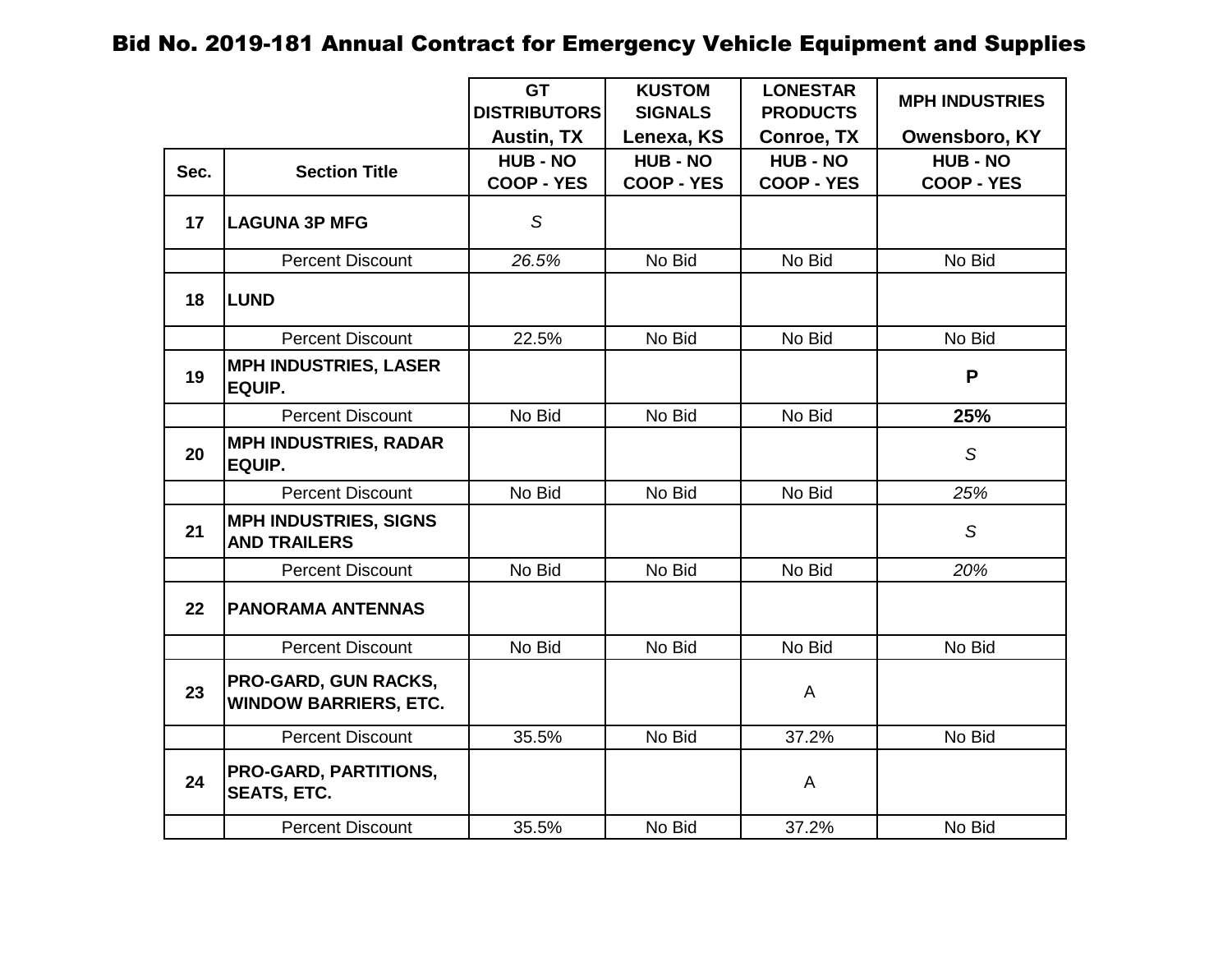|                 |                                                  | <b>ADAMSON</b>    | <b>BIG COUNTRY</b> | <b>DANA SAFETY</b> | <b>DEFENDER</b>   |
|-----------------|--------------------------------------------------|-------------------|--------------------|--------------------|-------------------|
|                 |                                                  | <b>INDUSTRIES</b> | <b>SUPPLY</b>      | <b>SUPPLY</b>      | <b>SUPPLY</b>     |
|                 |                                                  | Haverhill, MA     | Abilene, TX        | Saginaw, TX        | Argyle, TX        |
| Sec.            | <b>Section Title</b>                             | <b>HUB - YES</b>  | <b>HUB - NO</b>    | <b>HUB - NO</b>    | <b>HUB - NO</b>   |
|                 |                                                  |                   | <b>COOP - YES</b>  | <b>COOP - YES</b>  | <b>COOP - YES</b> |
| 25              | <b>SETINA MFG STANDARD</b><br><b>PRODUCTS</b>    |                   | A                  | P                  | S                 |
|                 | <b>Percent Discount</b>                          | 15%               | 38%                | 39.1%              | 38.6%             |
| 26              | <b>SETINA MFG LIGHTED PUSH</b><br><b>BUMPERS</b> |                   | S                  | A                  | P                 |
|                 | <b>Percent Discount</b>                          | 15%               | 25%                | 24%                | 26.9%             |
| 27              | <b>SOUND OFF SIGNAL</b>                          |                   |                    | S                  | A                 |
|                 | <b>Percent Discount</b>                          | 30%               | 47%                | 58%                | 55.4%             |
| 28              | <b>STREAMLIGHT</b>                               |                   | A                  |                    | P                 |
|                 | <b>Percent Discount</b>                          | No Bid            | 55%                | 50%                | 58.1%             |
| 29              | <b>TOMAR ELECTRONICS</b>                         |                   | P                  |                    |                   |
|                 | <b>Percent Discount</b>                          | No Bid            | 40%                | No Bid             | No Bid            |
| 30              | <b>TROY PRODUCTS</b>                             |                   | A                  | $\mathcal{S}$      | P                 |
|                 | <b>Percent Discount</b>                          | No Bid            | 43.9%              | 44%                | 45.3%             |
| 31              | <b>UNITY VEHICLE LIGHTING</b><br><b>PRODUCTS</b> |                   |                    | S                  | P                 |
|                 | <b>Percent Discount</b>                          | 45%               | No Bid             | 62%                | 62.2%             |
| 32 <sub>2</sub> | <b>WHELEN</b>                                    |                   |                    | $\mathsf{P}$       | $\mathcal{S}$     |
|                 | <b>Percent Discount</b>                          | No Bid            | No Bid             | 53.5%              | 52.6%             |